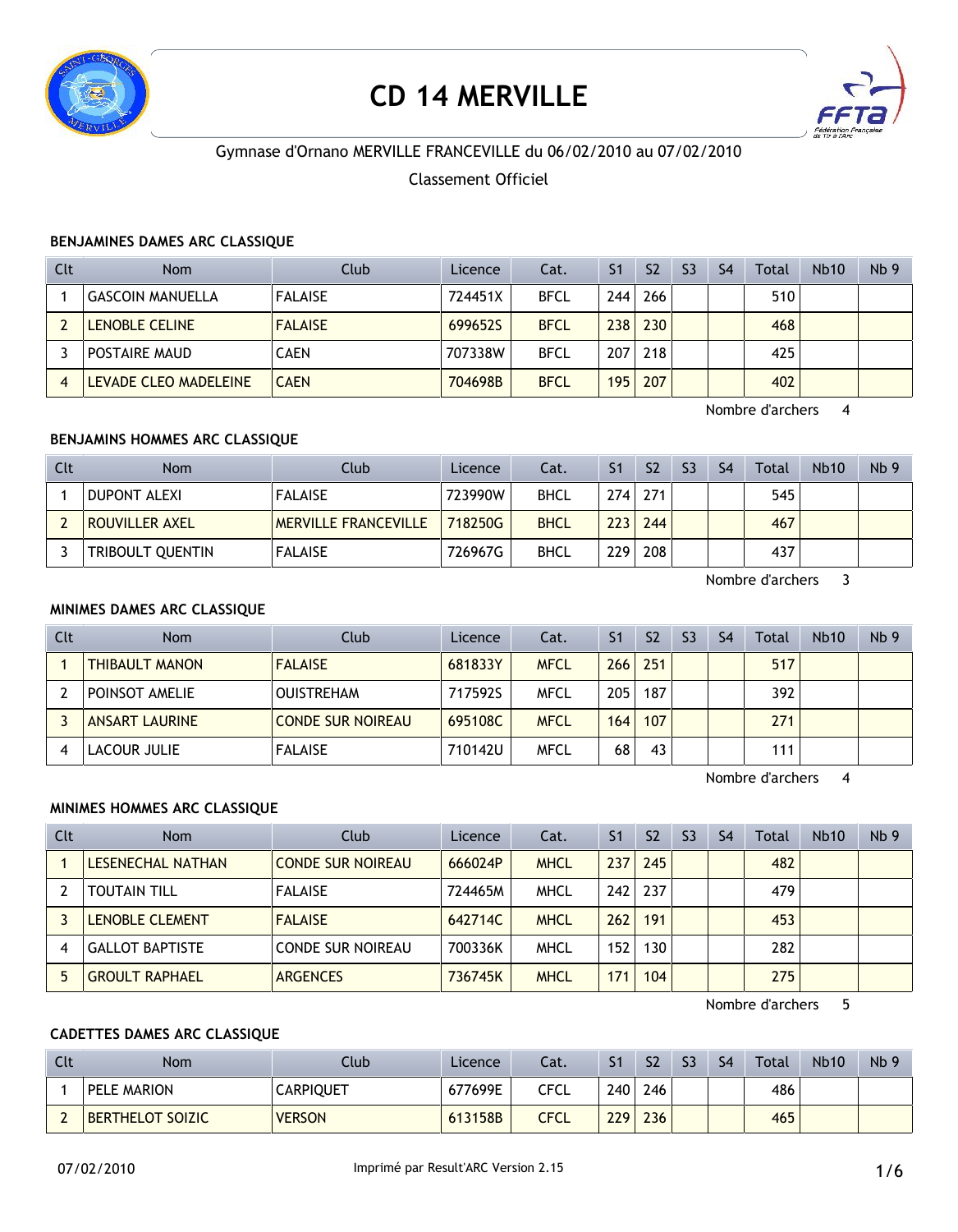| $\overline{\phantom{a}}$<br>⊿ר<br>. .<br>ושור<br>-11-<br>---<br>___<br>$\sim$ $\sim$<br>$\sim$ |
|------------------------------------------------------------------------------------------------|
|------------------------------------------------------------------------------------------------|

Nombre d'archers 3

# **CADETS HOMMES ARC CLASSIQUE**

| Clt            | <b>Nom</b>                   | Club                        | Licence | Cat.        | S <sub>1</sub> | S <sub>2</sub> | S <sub>3</sub> | S <sub>4</sub> | Total | Nb <sub>10</sub> | Nb <sub>9</sub> |
|----------------|------------------------------|-----------------------------|---------|-------------|----------------|----------------|----------------|----------------|-------|------------------|-----------------|
|                | SOBOL JIMMY                  | <b>FALAISE</b>              | 620758M | <b>CHCL</b> | 279            | 273            |                |                | 552   |                  |                 |
| 2              | <b>CASTEL JULIEN</b>         | <b>BAYEUX</b>               | 658041M | <b>CHCL</b> | 271            | 272            |                |                | 543   |                  |                 |
| 3              | <b>GIRET MARTIN</b>          | <b>MERVILLE FRANCEVILLE</b> | 628188N | <b>CHCL</b> | 262            | 250            |                |                | 512   |                  |                 |
| 4              | <b>ANSART TRISTAN</b>        | <b>CONDE SUR NOIREAU</b>    | 663542S | <b>CHCL</b> | 232            | 258            |                |                | 490   |                  |                 |
| 5              | <b>DUPONT CHRISTOPHE</b>     | <b>FALAISE</b>              | 706064L | <b>CHCL</b> | 229            | 255            |                |                | 484   |                  |                 |
| 6              | <b>HUAN STEEVE</b>           | <b>FALAISE</b>              | 629426J | <b>CHCL</b> | 234            | 249            |                |                | 483   |                  |                 |
| $\overline{7}$ | <b>GOULARD-OUTIN QUENTIN</b> | <b>ARGENCES</b>             | 729639L | <b>CHCL</b> | 225            | 253            |                |                | 478   |                  |                 |
| 8              | <b>DUPONT MAXIME</b>         | <b>FALAISE</b>              | 690374G | <b>CHCL</b> | 239            | 231            |                |                | 470   |                  |                 |
| 9              | PHELIPOT PIERRICK            | <b>ARGENCES</b>             | 684195R | <b>CHCL</b> | 210            | 224            |                |                | 434   |                  |                 |
| 10             | <b>BOUILLON NICOLAS</b>      | <b>CAEN</b>                 | 702110N | <b>CHCL</b> | 188            | 231            |                |                | 419   |                  |                 |
| 11             | <b>TERAA QUENTIN</b>         | <b>CARPIQUET</b>            | 659818U | <b>CHCL</b> | 189            | 229            |                |                | 418   |                  |                 |
| 12             | <b>EUDE STEVEN</b>           | <b>MERVILLE FRANCEVILLE</b> | 702718Z | <b>CHCL</b> | 149            | 188            |                |                | 337   |                  |                 |

Nombre d'archers 12

# **JUNIORS DAMES ARC CLASSIQUE**

| Clt | <b>Nom</b>            | Club                | Licence | Cat.        |                  | S <sub>2</sub> | S <sub>3</sub> | S <sub>4</sub> | <b>Total</b> | <b>Nb10</b> | Nb <sub>9</sub> |
|-----|-----------------------|---------------------|---------|-------------|------------------|----------------|----------------|----------------|--------------|-------------|-----------------|
|     | <b>BERNIER ALIZEE</b> | <b>FALAISE</b>      | 599047N | <b>JFCL</b> | 260              | 245            |                |                | 505          |             |                 |
|     | POULINGUE BENEDICTE   | ST PIERRE SUR DIVES | 688550Z | JFCL        | 260 <sub>1</sub> | 233            |                |                | 493          |             |                 |

Nombre d'archers 2

# **JUNIORS HOMMES ARC CLASSIQUE**

| Clt | <b>Nom</b>            | Club              | Licence | Cat.        | S <sub>1</sub> | S <sub>2</sub> | S <sub>3</sub> | S <sub>4</sub> | Total | <b>Nb10</b> | Nb <sub>9</sub> |
|-----|-----------------------|-------------------|---------|-------------|----------------|----------------|----------------|----------------|-------|-------------|-----------------|
|     | <b>BIZEUL PIERRE</b>  | <b>OUISTREHAM</b> | 624842B | <b>JHCL</b> | 277            | 272            |                |                | 549   |             |                 |
|     | LESAGE JULIEN         | <b>OUISTREHAM</b> | 640678P | <b>JHCL</b> |                | $262$   272    |                |                | 534   |             |                 |
|     | <b>BRUGGEMAN KARL</b> | <b>OUISTREHAM</b> | 674104X | <b>JHCL</b> | 253            | 241            |                |                | 494   |             |                 |
|     | LACOUR JONATHAN       | <b>FALAISE</b>    | 689512V | JHCL        | 234            | 241            |                |                | 475   |             |                 |
|     | <b>MENDRET ARNAUD</b> | <b>CARPIQUET</b>  | 700435T | <b>JHCL</b> | 222            | 230            |                |                | 452   |             |                 |

Nombre d'archers 5

# **SENIORS DAMES ARC CLASSIQUE**

| Clt | Nom                       | Club              | Licence | Cat.        | S <sub>1</sub> | S <sub>2</sub> | S <sub>3</sub> | S4 | Total | <b>Nb10</b> | Nb <sub>9</sub> |
|-----|---------------------------|-------------------|---------|-------------|----------------|----------------|----------------|----|-------|-------------|-----------------|
|     | POIRRIER VERONIQUE        | <b>OUISTREHAM</b> | 609814S | <b>SFCL</b> | 267            | 269            |                |    | 536   |             |                 |
|     | <b>MENDRET SYLVIE</b>     | <b>CARPIOUET</b>  | 717655K | <b>SFCL</b> | 261            | 261            |                |    | 522   |             |                 |
|     | LE MOAL CHRISTEL          | <b>OUISTREHAM</b> | 678059W | <b>SFCL</b> | 259            | 247            |                |    | 506   |             |                 |
| 4   | <b>HENNEGUET NATHALIE</b> | <b>FALAISE</b>    | 623072C | <b>SFCL</b> | 241            | 257            |                |    | 498   |             |                 |
|     | <b>BEUVE SOLVEIG</b>      | ARGENCES          | 694847U | <b>SFCL</b> | 245            | 242            |                |    | 487   |             |                 |
| 6   | <b>RAME EMILIE</b>        | <b>ARGENCES</b>   | 730257H | <b>SFCL</b> | 246            | 223            |                |    | 469   |             |                 |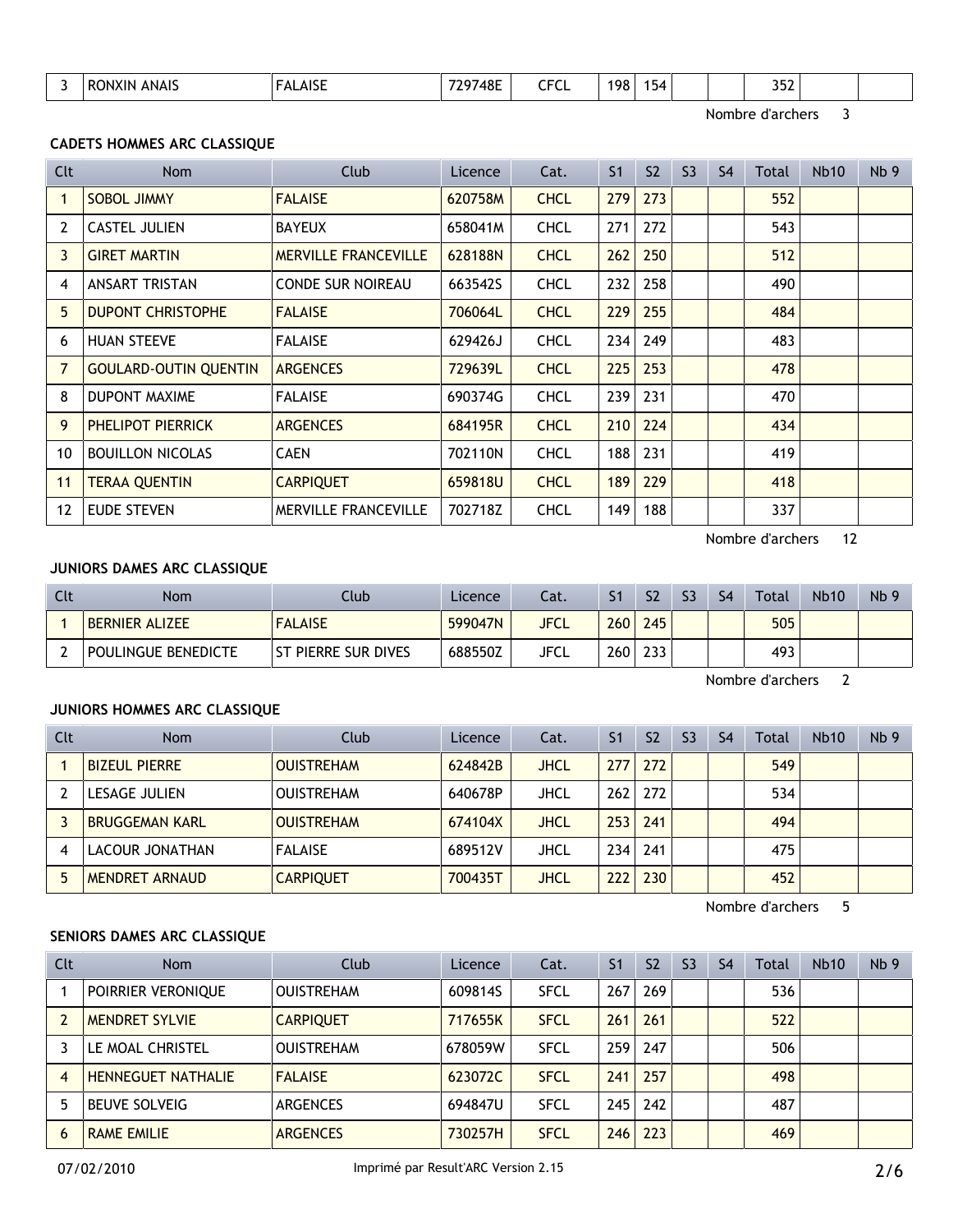| <b>SCISTRI LISE</b>       | <b>OUISTREHAM</b>           | 652421D | <b>SFCL</b> | 223  | 232 | 455 |  |
|---------------------------|-----------------------------|---------|-------------|------|-----|-----|--|
| <b>FRIEDRICH ISABELLE</b> | <b>MERVILLE FRANCEVILLE</b> | 670980B | <b>SFCL</b> | 2211 | 222 | 443 |  |
| EUDE NATHALIE             | MERVILLE FRANCEVILLE        | 734489H | <b>SFCL</b> | วว   |     | 94  |  |

Nombre d'archers 9

# **SENIORS HOMMES ARC CLASSIQUE**

| Clt            | <b>Nom</b>                | Club                        | Licence | Cat.        | S <sub>1</sub> | S <sub>2</sub> | S <sub>3</sub> | S <sub>4</sub> | <b>Total</b> | <b>Nb10</b> | Nb <sub>9</sub> |
|----------------|---------------------------|-----------------------------|---------|-------------|----------------|----------------|----------------|----------------|--------------|-------------|-----------------|
| $\mathbf{1}$   | <b>HUSSON CHRISTOPHE</b>  | <b>CONDE SUR NOIREAU</b>    | 618580V | <b>SHCL</b> | 278            | 274            |                |                | 552          |             |                 |
| $\overline{2}$ | MAHIEU CEDRIC             | <b>TOUQUES</b>              | 667080M | <b>SHCL</b> | 273            | 270            |                |                | 543          |             |                 |
| 3              | <b>DUREL THIERRY</b>      | <b>ST PIERRE SUR DIVES</b>  | 672102W | <b>SHCL</b> | 268            | 272            |                |                | 540          | 20          | 26              |
| 4              | HUAN JONATHAN             | <b>FALAISE</b>              | 591387M | <b>SHCL</b> | 268            | 272            |                |                | 540          | 19          | 28              |
| 5              | LE CREURER STEVE          | <b>COURSEULLES SUR MER</b>  | 690813J | <b>SHCL</b> | 264            | 271            |                |                | 535          |             |                 |
| 6              | <b>BOUTRELLE MATHIEU</b>  | <b>CAEN</b>                 | 722995P | <b>SHCL</b> | 258            | 273            |                |                | 531          | 18          | 25              |
| $\overline{7}$ | <b>GIESZCZYK JEROME</b>   | <b>FALAISE</b>              | 599045L | <b>SHCL</b> | 270            | 261            |                |                | 531          | 16          | 26              |
| 8              | ANCEL ANTOINE             | <b>VIRE</b>                 | 724568Z | <b>SHCL</b> | 269            | 255            |                |                | 524          |             |                 |
| 9              | <b>TRET OLIVIER</b>       | <b>FALAISE</b>              | 718466S | <b>SHCL</b> | 264            | 255            |                |                | 519          |             |                 |
| 10             | <b>LEVADE PHILIPPE</b>    | <b>CAEN</b>                 | 704702F | <b>SHCL</b> | 262            | 256            |                |                | 518          |             |                 |
| 11             | <b>DAUMESNIL FABIEN</b>   | <b>ARGENCES</b>             | 612607C | <b>SHCL</b> | 259            | 258            |                |                | 517          |             |                 |
| 12             | <b>TRIBOULT ALEXANDRE</b> | <b>FALAISE</b>              | 726963C | <b>SHCL</b> | 253            | 263            |                |                | 516          |             |                 |
| 13             | <b>GALLOT SAMUEL</b>      | <b>CONDE SUR NOIREAU</b>    | 729781R | <b>SHCL</b> | 261            | 251            |                |                | 512          |             |                 |
| 14             | <b>ROBIN PASCAL</b>       | HEROUVILLE SAINT CLAI       | 681141W | <b>SHCL</b> | 245            | 258            |                |                | 503          | 10          | 20              |
| 15             | <b>MEYER PASCAL</b>       | <b>MERVILLE FRANCEVILLE</b> | 649972S | <b>SHCL</b> | 253            | 250            |                |                | 503          | 9           | 17              |
| 16             | <b>GIFFARD FREDERIC</b>   | <b>VERSON</b>               | 202737S | <b>SHCL</b> | 254            | 243            |                |                | 497          |             |                 |
| 17             | <b>VU REMY</b>            | <b>CAEN</b>                 | 707062W | <b>SHCL</b> | 258            | 237            |                |                | 495          |             |                 |
| 18             | DE BARROS AIRES           | ARGENCES                    | 631772J | <b>SHCL</b> | 249            | 244            |                |                | 493          |             |                 |
| 19             | <b>BOUET LUDOVIC</b>      | <b>ARGENCES</b>             | 713285K | <b>SHCL</b> | 235            | 255            |                |                | 490          |             |                 |
| 20             | <b>ANFRAY GILDAS</b>      | ST PIERRE SUR DIVES         | 717158V | <b>SHCL</b> | 240            | 247            |                |                | 487          |             |                 |
| 21             | <b>COLLEC CHRISTOPHE</b>  | <b>ARGENCES</b>             | 702843K | <b>SHCL</b> | 248            | 236            |                |                | 484          |             |                 |
| 22             | <b>FRANCOISE FREDERIC</b> | ARGENCES                    | 716530M | <b>SHCL</b> | 243            | 237            |                |                | 480          | 13          | 13              |
| 23             | <b>BOUTRELLE ROGER</b>    | <b>CAEN</b>                 | 701651P | <b>SHCL</b> | 238            | 242            |                |                | 480          | 10          | 14              |
| 24             | <b>MAROCCOLO ERIC</b>     | <b>OUISTREHAM</b>           | 698956K | <b>SHCL</b> | 249            | 229            |                |                | 478          |             |                 |
| 25             | <b>LECLERE CHRISTOPHE</b> | <b>CONDE SUR NOIREAU</b>    | 739632Y | <b>SHCL</b> | 230            | 239            |                |                | 469          | 9           | 17              |
|                | 26 LEFEBVRE ERIC          | <b>CARPIQUET</b>            | 718585W | <b>SHCL</b> | 229            | 240            |                |                | 469          | 9           | 14              |
| 27             | POINSOT MICHEL            | <b>OUISTREHAM</b>           | 740538H | <b>SHCL</b> | 219            | 241            |                |                | 460          |             |                 |
| 28             | LEGRAND CHRISTOPHE        | <b>ARGENCES</b>             | 732164F | <b>SHCL</b> | 223            | 236            |                |                | 459          |             |                 |
| <b>29</b>      | <b>CARVILLE WILLIAM</b>   | <b>CAEN</b>                 | 693837W | <b>SHCL</b> | 233            | 196            |                |                | 429          |             |                 |
| 30             | AUBERT REGIS              | <b>CAEN</b>                 | 685896P | <b>SHCL</b> | 187            | 204            |                |                | 391          |             |                 |
|                | 31 MOULIN STEVE           | <b>FALAISE</b>              | 742878B | <b>SHCL</b> | 187            | 203            |                |                | 390          |             |                 |
|                | 32 ANDRE PHILIPPE         | HEROUVILLE SAINT CLAI       | 723039M | <b>SHCL</b> | 154            | 190            |                |                | 344          |             |                 |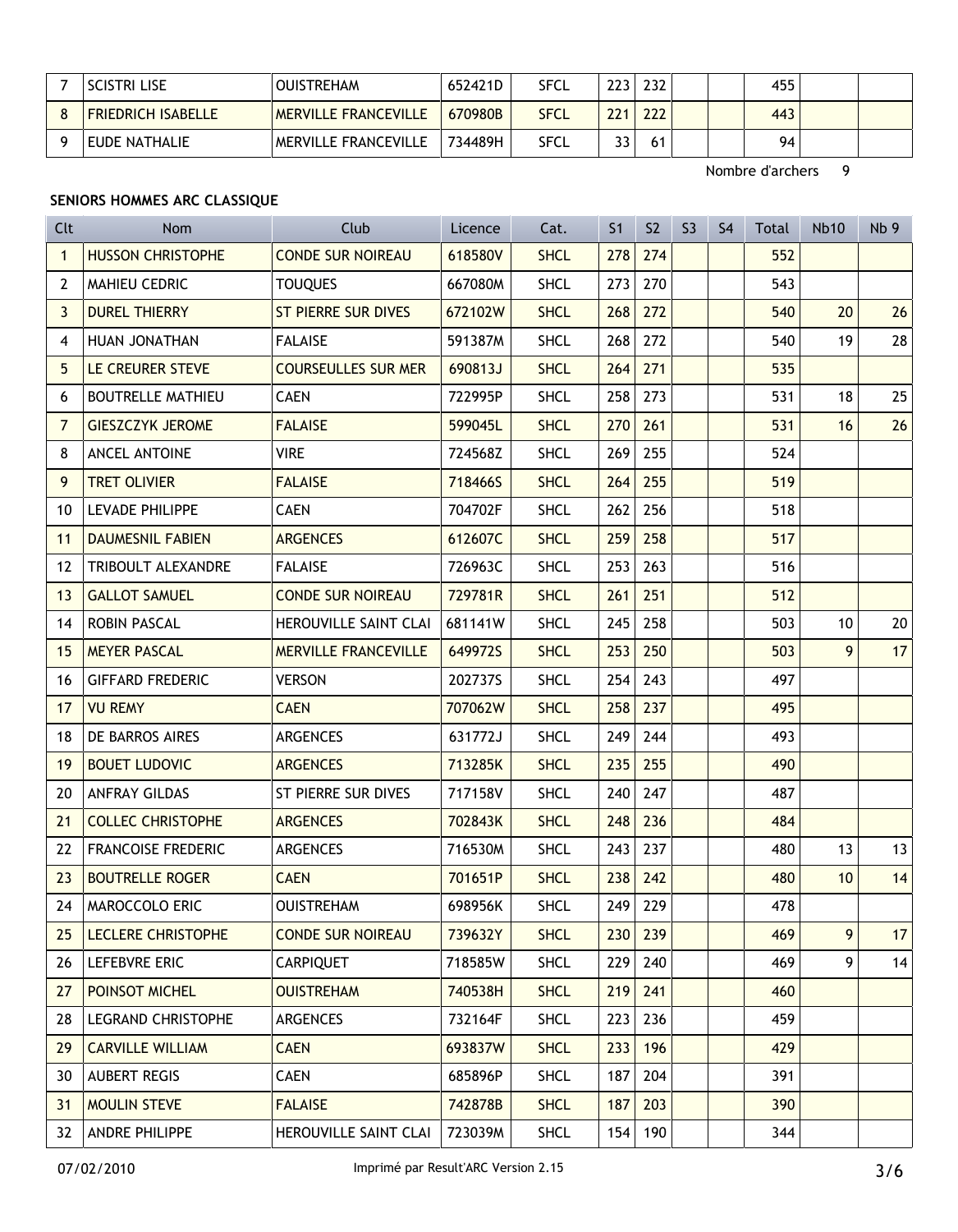#### **VETERANS DAMES ARC CLASSIQUE**

| Clt | <b>Nom</b>                 | Club                       | Licence | Cat. | S <sub>1</sub> | S <sub>2</sub> | S <sub>3</sub> | S <sub>4</sub> | Total | <b>Nb10</b> | Nb <sub>9</sub> |
|-----|----------------------------|----------------------------|---------|------|----------------|----------------|----------------|----------------|-------|-------------|-----------------|
|     | <b>MARTIN MARTINE</b>      | <b>CARPIQUET</b>           | 635126E | VFCL | 235            | 232            |                |                | 467   |             |                 |
|     | <b>FALABREGUE MICHELLE</b> | <b>VIRE</b>                | 462269S | VFCL | 197            | 180            |                |                | 377   |             |                 |
|     | JAQUOT ANNE                | <b>COURSEULLES SUR MER</b> | 383223X | VFCL | 188            | 161            |                |                | 349   |             |                 |

Nombre d'archers 3

# **VETERANS HOMMES ARC CLASSIQUE**

| Clt | Nom                       | Club                         | Licence | Cat.        | S <sub>1</sub> | S <sub>2</sub> | S <sub>3</sub> | S <sub>4</sub> | Total | <b>Nb10</b> | Nb <sub>9</sub> |
|-----|---------------------------|------------------------------|---------|-------------|----------------|----------------|----------------|----------------|-------|-------------|-----------------|
|     | <b>DURAND PHILIPPE</b>    | <b>CARPIQUET</b>             | 466148H | <b>VHCL</b> | 266            | 264            |                |                | 530   |             |                 |
| 2   | <b>MALHERBE CHRISTIAN</b> | <b>COURSEULLES SUR MER</b>   | 347420F | <b>VHCL</b> | 260            | 264            |                |                | 524   |             |                 |
| 3   | DELAMARCHE MICHEL         | ST PIERRE SUR DIVES          | 040881L | VHCL        | 255            | 261            |                |                | 516   |             |                 |
| 4   | <b>DAUMESNIL GERARD</b>   | <b>ARGENCES</b>              | 390085F | <b>VHCL</b> | 259            | 252            |                |                | 511   |             |                 |
| 5.  | <b>FAUCON ALAIN</b>       | <b>ARGENCES</b>              | 374774N | VHCL        | 254            | 232            |                |                | 486   |             |                 |
| 6   | <b>TERPIN JEROME</b>      | <b>THURY HARCOURT</b>        | 359143Y | <b>VHCL</b> | 247            | 233            |                |                | 480   | 14          | 15              |
| 7   | <b>JEANNE GERARD</b>      | <b>CAEN</b>                  | 381088B | <b>VHCL</b> | 249            | 231            |                |                | 480   | 9           | 19              |
| 8   | <b>CHATELIN DIDIER</b>    | <b>HEROUVILLE SAINT CLAI</b> | 421342F | <b>VHCL</b> | 238            | 233            |                |                | 471   |             |                 |
| 9   | <b>GIRET HERVE</b>        | <b>MERVILLE FRANCEVILLE</b>  | 670982D | VHCL        | 209            | 224            |                |                | 433   |             |                 |
| 10  | <b>TAVENNE LAURENT</b>    | ST PIERRE SUR DIVES          | 718485M | <b>VHCL</b> | 232            | 199            |                |                | 431   |             |                 |
| 11  | <b>HETTIET CLAUDE</b>     | <b>BAYEUX</b>                | 716122U | VHCL        | 195            | 226            |                |                | 421   |             |                 |
|     | 12 POIRRIER THIERRY       | <b>OUISTREHAM</b>            | 590166K | <b>VHCL</b> | 186            | 182            |                |                | 368   |             |                 |

Nombre d'archers 12

# **SUPER VETERANS DAMES ARC CLASSIQUE**

| $\sim$<br>นเ | Nom                               | Llub                                                     | Licence | $\sim$<br>-aι. | S <sub>1</sub> | S <sub>2</sub> | ~~ | S <sub>4</sub> | Total             | <b>Nb10</b> | N <sub>b</sub> 9 |
|--------------|-----------------------------------|----------------------------------------------------------|---------|----------------|----------------|----------------|----|----------------|-------------------|-------------|------------------|
|              | <b>SERGINE</b><br><b>HAMCHART</b> | F<br><b>FVII</b><br><b>FRANC</b><br><b>MERVIL</b><br>. . | 628083Z | SVEC.<br>◡└    | ~-             | 158            |    |                | つにに<br><u>_JJ</u> |             |                  |

Nombre d'archers 1

# **SUPER VETERANS HOMMES ARC CLASSIQUE**

| Clt | Nom                        | <b>Club</b>                 | Licence | Cat.         | S <sub>1</sub> | S <sub>2</sub> | S <sub>3</sub> | S <sub>4</sub> | Total | <b>Nb10</b> | Nb <sub>9</sub> |
|-----|----------------------------|-----------------------------|---------|--------------|----------------|----------------|----------------|----------------|-------|-------------|-----------------|
|     | <b>BARBEY JEAN-JACQUES</b> | <b>VIRE</b>                 | 004379K | <b>SVHCL</b> | 266            | 271            |                |                | 537   |             |                 |
| 2   | <b>DUBOIS JEAN-ROLAND</b>  | <b>ARGENCES</b>             | 667447L | <b>SVHCL</b> | 246            | 273            |                |                | 519   |             |                 |
| 3   | <b>HAMON JEAN PIERRE</b>   | <b>FONTENAY LE MARMION</b>  | 377214R | <b>SVHCL</b> | 257            | 261            |                |                | 518   |             |                 |
| 4   | <b>CHAUVIN LUCIEN</b>      | <b>VILLERS SUR MER</b>      | 325018F | <b>SVHCL</b> | 261            | 255            |                |                | 516   |             |                 |
| 5.  | <b>DUVAL DANIEL</b>        | <b>COURSEULLES SUR MER</b>  | 450383X | <b>SVHCL</b> | 260            | 251            |                |                | 511   |             |                 |
| 6   | <b>GELHAY MICHEL</b>       | <b>VERSON</b>               | 270658U | <b>SVHCL</b> | 245            | 252            |                |                | 497   |             |                 |
|     | <b>THOMAS JEAN-JACQUES</b> | <b>CONDE SUR NOIREAU</b>    | 386927Y | <b>SVHCL</b> | 236            | 248            |                |                | 484   |             |                 |
| 8   | <b>LUGEZ PIERRE</b>        | <b>MERVILLE FRANCEVILLE</b> | 655879M | <b>SVHCL</b> | 241            | 232            |                |                | 473   |             |                 |
| 9   | <b>POTIN CLAUDE</b>        | <b>VERSON</b>               | 677149G | <b>SVHCL</b> | 221            | 197            |                |                | 418   |             |                 |
| 10  | <b>COSSEC GILBERT</b>      | <b>BAYEUX</b>               | 611329N | <b>SVHCL</b> | 203            | 189            |                |                | 392   |             |                 |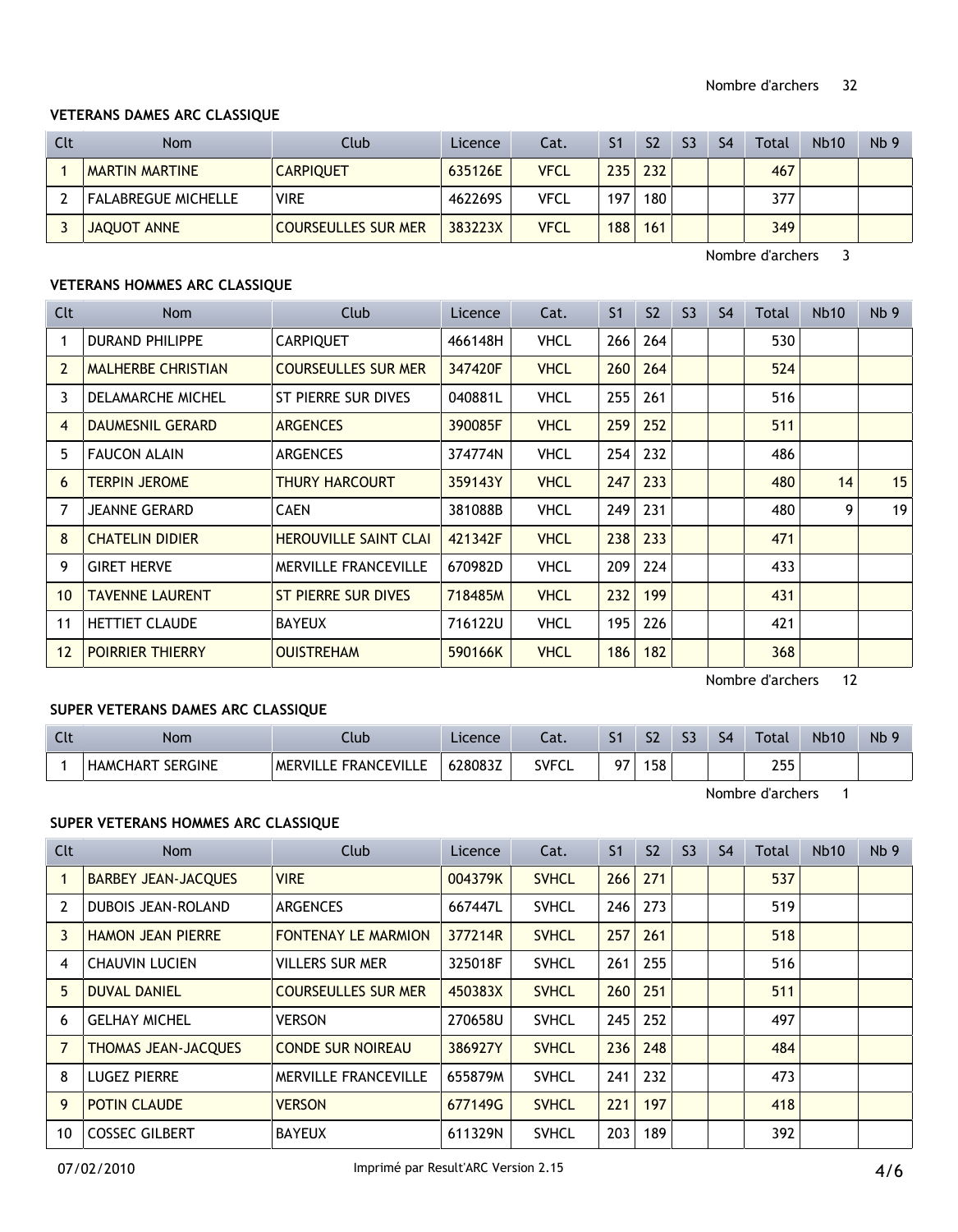#### **MINIMES HOMMES ARC A POULIES**

| Clt | <b>Nom</b>           | Club                       | Licence | Cat.        | S <sub>1</sub>   | S <sub>2</sub> | S <sub>3</sub> | S <sub>4</sub> | Total | <b>Nb10</b> | Nb <sub>9</sub> |
|-----|----------------------|----------------------------|---------|-------------|------------------|----------------|----------------|----------------|-------|-------------|-----------------|
|     | <b>ENGELS THOMAS</b> | <b>COURSEULLES SUR MER</b> | 702538D | <b>MHCO</b> | 284 <sub>1</sub> | 276            |                |                | 560   |             |                 |
|     | ANDRE VALENTIN       | HEROUVILLE SAINT CLAI      | 723041P | <b>MHCO</b> | 244 <sub>1</sub> | 243            |                |                | 487   |             |                 |

Nombre d'archers 2

# **JUNIORS DAMES ARC A POULIES**

| ิ | Nom                       | Llub          | Licence | $\sim$<br>cal. | c.  | C <sub>2</sub><br>24 | $\sim$<br>-- | S <sub>4</sub> | Total                                        | <b>Nb10</b> | Nb <sub>9</sub> |
|---|---------------------------|---------------|---------|----------------|-----|----------------------|--------------|----------------|----------------------------------------------|-------------|-----------------|
|   | <b>JENNIFER</b><br>GARAUD | <b>VERSON</b> | 730926K | <b>CFCO</b>    | 226 | 197                  |              |                | 122<br>4L <sub>3</sub><br>and the control of |             |                 |

Nombre d'archers 1

#### **JUNIORS HOMMES ARC A POULIES**

| Clt | <b>Nom</b>              | Club           | Licence | Cat. |     | S <sub>2</sub> | S3 | S <sub>4</sub> | Total | <b>Nb10</b> | Nb <sub>9</sub> |
|-----|-------------------------|----------------|---------|------|-----|----------------|----|----------------|-------|-------------|-----------------|
|     | <b>GRELLIER ANTOINE</b> | <b>FALAISE</b> | 435350G | JHCO | 27  | 279            |    |                | 556   |             |                 |
|     | <b>BABOT QUENTIN</b>    | <b>VERSON</b>  | 719195J | CHCO | 158 | 241            |    |                | 399   |             |                 |

Nombre d'archers 2

# **SENIORS DAMES ARC A POULIES**

| Clt | <b>Nom</b>                      | Club                       | Licence | Cat.        | S <sub>1</sub> | S <sub>2</sub> | S <sub>3</sub> | S <sub>4</sub> | Total | <b>Nb10</b> | Nb <sub>9</sub> |
|-----|---------------------------------|----------------------------|---------|-------------|----------------|----------------|----------------|----------------|-------|-------------|-----------------|
|     | <b>PRIGNON VANESSA</b>          | <b>VERSON</b>              | 420952G | <b>SFCO</b> | 283            | 282            |                |                | 565   |             |                 |
|     | <b>BOURBON MARINA</b>           | <b>FONTENAY LE MARMION</b> | 744077E | <b>SFCO</b> | 278            | 274            |                |                | 552   | 16          | 40              |
|     | SINGAL LAETITIA                 | FONTENAY LE MARMION        | 724613Y | <b>SFCO</b> | 273            | 279            |                |                | 552   | 16          | 40              |
|     | LEVADE STELLA-MARIS             | <b>CAEN</b>                | 726675P | <b>SFCO</b> | 270            | 266            |                |                | 536   |             |                 |
|     | FIEVET-MICHELUZZI KARINE   CAEN |                            | 675968Y | <b>SFCO</b> | 265            | 265            |                |                | 530   |             |                 |

Nombre d'archers 5

# **SENIORS HOMMES ARC A POULIES**

| Clt | Nom                     | Club                         | Licence | Cat.        | S <sub>1</sub> | S <sub>2</sub> | S <sub>3</sub> | S <sub>4</sub> | Total | <b>Nb10</b> | Nb <sub>9</sub> |
|-----|-------------------------|------------------------------|---------|-------------|----------------|----------------|----------------|----------------|-------|-------------|-----------------|
|     | <b>BOURBON LUDOVIC</b>  | <b>HEROUVILLE SAINT CLAI</b> | 429243U | <b>SHCO</b> | 287            | 284            |                |                | 571   |             |                 |
| 2   | LECARPENTIER OLIVIER    | <b>FONTENAY LE MARMION</b>   | 647378X | <b>SHCO</b> | 288            | 282            |                |                | 570   |             |                 |
| 3   | <b>ACUNA CHRISTOPHE</b> | <b>HEROUVILLE SAINT CLAI</b> | 625122F | <b>SHCO</b> | 284            | 275            |                |                | 559   |             |                 |
| 4   | <b>BOISROUX MICHEL</b>  | <b>HEROUVILLE SAINT CLAI</b> | 405942S | <b>SHCO</b> | 275            | 280            |                |                | 555   |             |                 |
| 5   | <b>RONXIN LAURENT</b>   | <b>FALAISE</b>               | 742881E | <b>SHCO</b> | 267            | 275            |                |                | 542   |             |                 |
| 6   | POULINGUE OLVIER        | ST PIERRE SUR DIVES          | 672124V | <b>SHCO</b> | 273            | 267            |                |                | 540   |             |                 |
|     | <b>JOURDAN DANIEL</b>   | <b>CAEN</b>                  | 454789L | <b>SHCO</b> | 276            | 262            |                |                | 538   |             |                 |
| 8   | <b>BRUNET JEROME</b>    | <b>HEROUVILLE SAINT CLAI</b> | 747882R | <b>SHCO</b> | 266            | 269            |                |                | 535   |             |                 |
| 9   | <b>DUPONT OLIVIER</b>   | <b>FALAISE</b>               | 723986S | <b>SHCO</b> | 255            | 266            |                |                | 521   |             |                 |

Nombre d'archers 9

# **VETERANS DAMES ARC A POULIES**

| $\sim$<br>$\overline{\phantom{a}}$ | Nom                                                                          | Ilub                                               | Licence               | $\sim$<br>-uc. | $\sim$<br>- 1                       | c,<br>34                              | $\sim$<br>-- | $\sim$<br>$\mathcal{P}$ | Total              | <b>Nb10</b> | Nb <sub>s</sub> |
|------------------------------------|------------------------------------------------------------------------------|----------------------------------------------------|-----------------------|----------------|-------------------------------------|---------------------------------------|--------------|-------------------------|--------------------|-------------|-----------------|
|                                    | IANE.<br>MAR <sup>V</sup><br>the contract of the contract of the contract of | <b>VIRE</b><br>the contract of the contract of the | 1880V<br>$\sim$<br>ےر | <b>VFCO</b>    | $\sim$ 0.00<br><b>260</b><br>$\sim$ | $\sim$ $\sim$<br>263<br>$\sim$ $\sim$ |              |                         | につつ<br>د ےر<br>. . |             |                 |